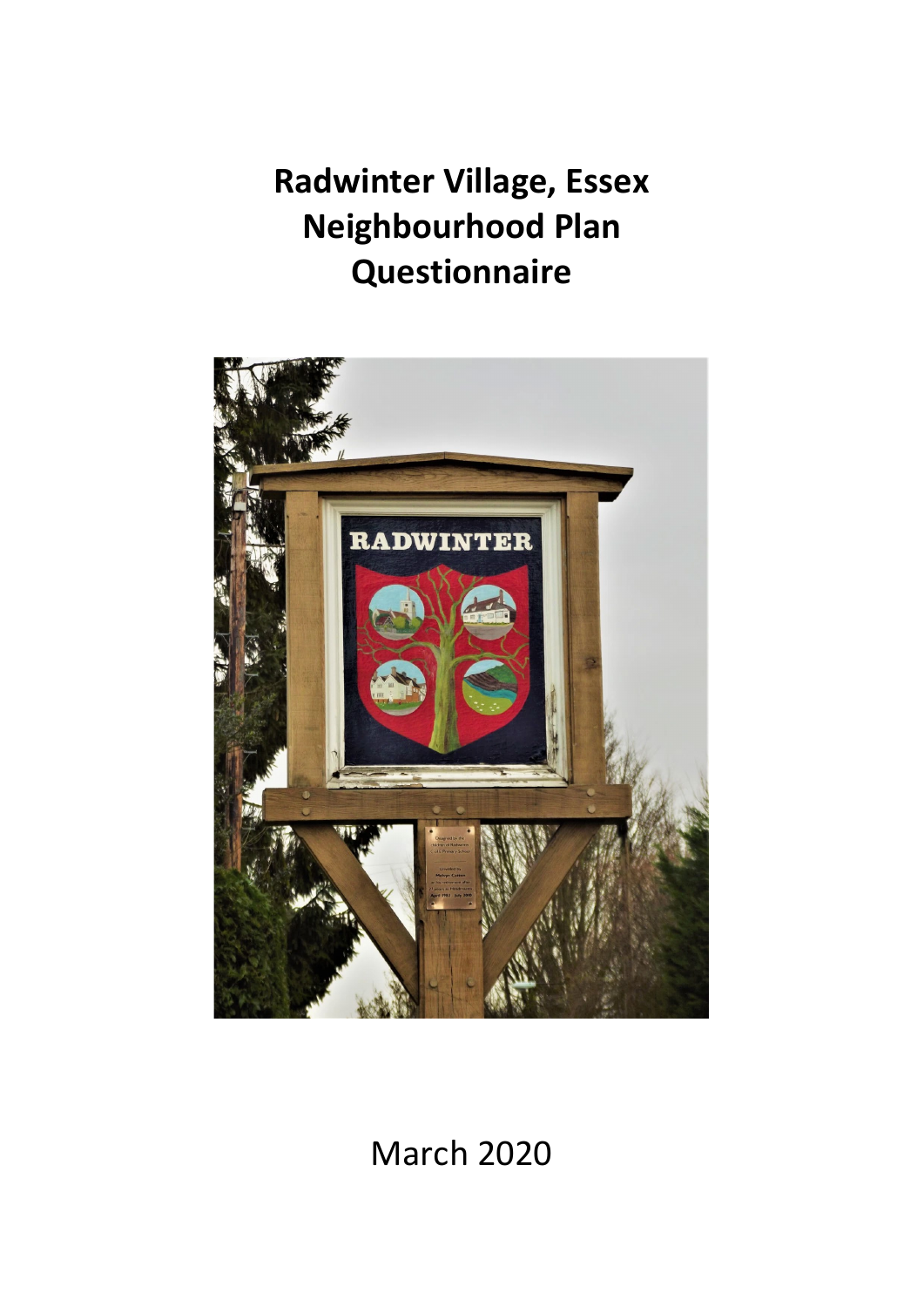# **Why have a Neighbourhood Plan?**

- 1. The Neighbourhood Area of Radwinter (corresponding to the Parish) was designated by Uttlesford in 2019 and now **for the very first time you have an opportunity to have a real say** in how our local area should develop.
- 2. As part of the Uttlesford Local Plan, decisions will be made about future development. **Our Neighbourhood Area will be expected to contribute its 'fair share'** of the housing and other needs identified for the district.
- 3. The **Neighbourhood Plan will plan for housing, employment, recreation and a range of community uses**. Further policies will deal with the environment, heritage and protection of wildlife areas.
- 4. What is appropriate for the wider Uttlesford District is not necessarily appropriate for the setting of our rural area, its communities and its economy. It is therefore **very important for us to have a Neighbourhood Plan that sets policies** that are appropriate for our small settlements and their rural context.
- 5. We need a **Neighbourhood Plan to control the way that development happens** and to ensure that it **respects the character of the Parish**, is beneficial to the community and makes a positive contribution to the local economy. This is essential if our community is to thrive, but these matters will not receive the necessary level of attention in the Local Plan, which will be more strategic in its focus.
- 6. Our **Plan can set policies** for where new houses are built, for the size of developments and the design of dwellings. This will help **to ensure that houses are built in the places where the community feels they will be most beneficial**. It will enable us to control the appearance of new developments and ensure that they respect and blend in with the rural character of what already exists.
- 7. A **Neighbourhood Plan will enable us to identify and plan for the facilities and services that are needed** by our growing and changing population. We need to identify our needs in terms of local shops, recreation, sport, leisure, facilities for local businesses, transport, road safety, and our rural environment and heritage.
- 8. The **Neighbourhood Plan must be approved in a Neighbourhood Referendum**. If it receives approval it will be adopted by the local authority and become part of the Local Plan. **It will have legal standing** and planning officers will have to refer to the Neighbourhood Plan's policies when deciding planning applications.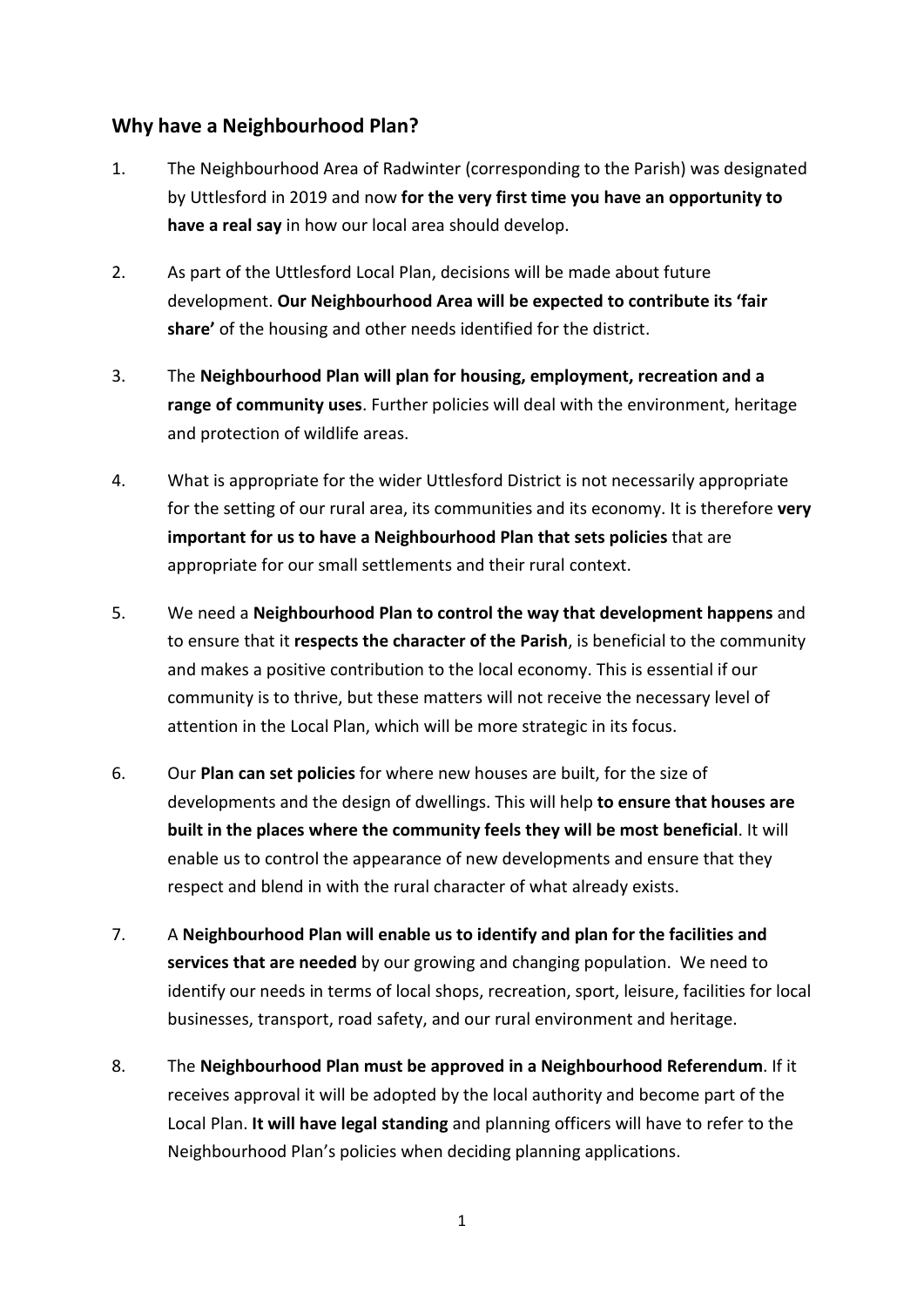# **Why a Questionnaire?**

- 9. The success of the Neighbourhood Plan will depend on the participation of the community. This Questionnaire is the start of the process, with participants helping to identify issues facing the Neighbourhood Area.
- 10. This questionnaire is designed to elicit your opinions on some of the important issues that must be considered as we plan for the development of our Neighbourhood Area. By identifying needs and planning to meet them we can plan for a healthy, vibrant local community and economy; and we can plan for growth and change that do not conflict with the rural environment and landscape that we all love and that are the reason why so many of us came to live here.

# **How to complete and return your Questionnaire**

- 11. We hope that every resident aged 18 and over (we are making separate arrangements for those under 18) will complete a Questionnaire. You can complete it either on this paper copy or online at: www.radwinter.net/neighbourhoodplan. Additional paper copies can be obtained from the Post Office if needed.
- 12. Please complete and return your Questionnaire by **15th May 2020**.
- 13. When completed, you can post or drop your questionnaire at the **Radwinter Post Office** or email a copy to **radwinter.plan@gmail.com**.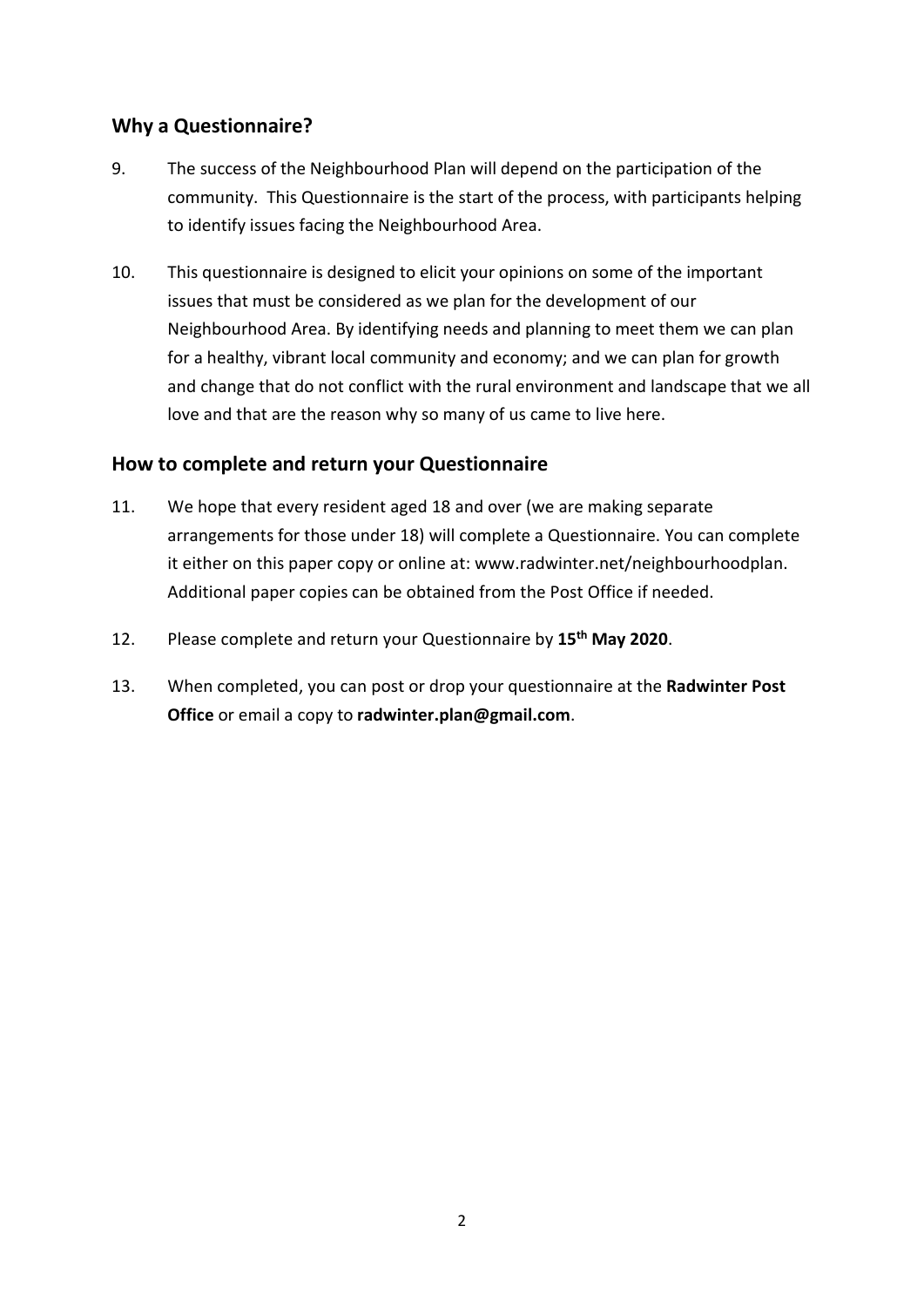# **THE QUESTIONS**

Please provide answers to the questions provided below as accurately and succinctly as possible.

\_\_\_\_\_\_\_\_\_\_\_\_\_\_\_\_\_\_\_\_\_\_\_\_\_\_\_\_\_\_\_\_\_\_\_\_\_\_\_\_\_\_\_\_\_\_\_\_\_\_\_\_\_\_\_\_\_\_\_\_\_\_\_\_\_\_\_\_\_\_\_\_\_\_

#### **Question 1:**

How old are you?

 $\Box$  0-9  $\square$  10-19  $\Box$  20-29  $\Box$  30-39  $\Box$  40-49  $\Box$  50-59  $\Box$  60-69  $\Box$  70-79  $\Box$  80+

#### **Question 2:**

What is your ethnic group? Please choose one option that best describes your ethnic group or background.

\_\_\_\_\_\_\_\_\_\_\_\_\_\_\_\_\_\_\_\_\_\_\_\_\_\_\_\_\_\_\_\_\_\_\_\_\_\_\_\_\_\_\_\_\_\_\_\_\_\_\_\_\_\_\_\_\_\_\_\_\_\_\_\_\_\_\_\_\_\_\_\_\_\_\_

 $\Box$  White

 $\Box$  Mixed / Multiple ethnic groups

 $\Box$  Asian / Asian British

 $\Box$  African

 $\square$  Caribbean or Black

 $\Box$  Arab

 $\Box$  Other ethnic group

#### **Question 3:**

In a short sentence, please describe what Radwinter Village means to you?

……………………………………………………………………………………………………………………………………………… ……………………………………………………………………………………………………………………………………………… ………………………………………………………………………………………………………………………………………………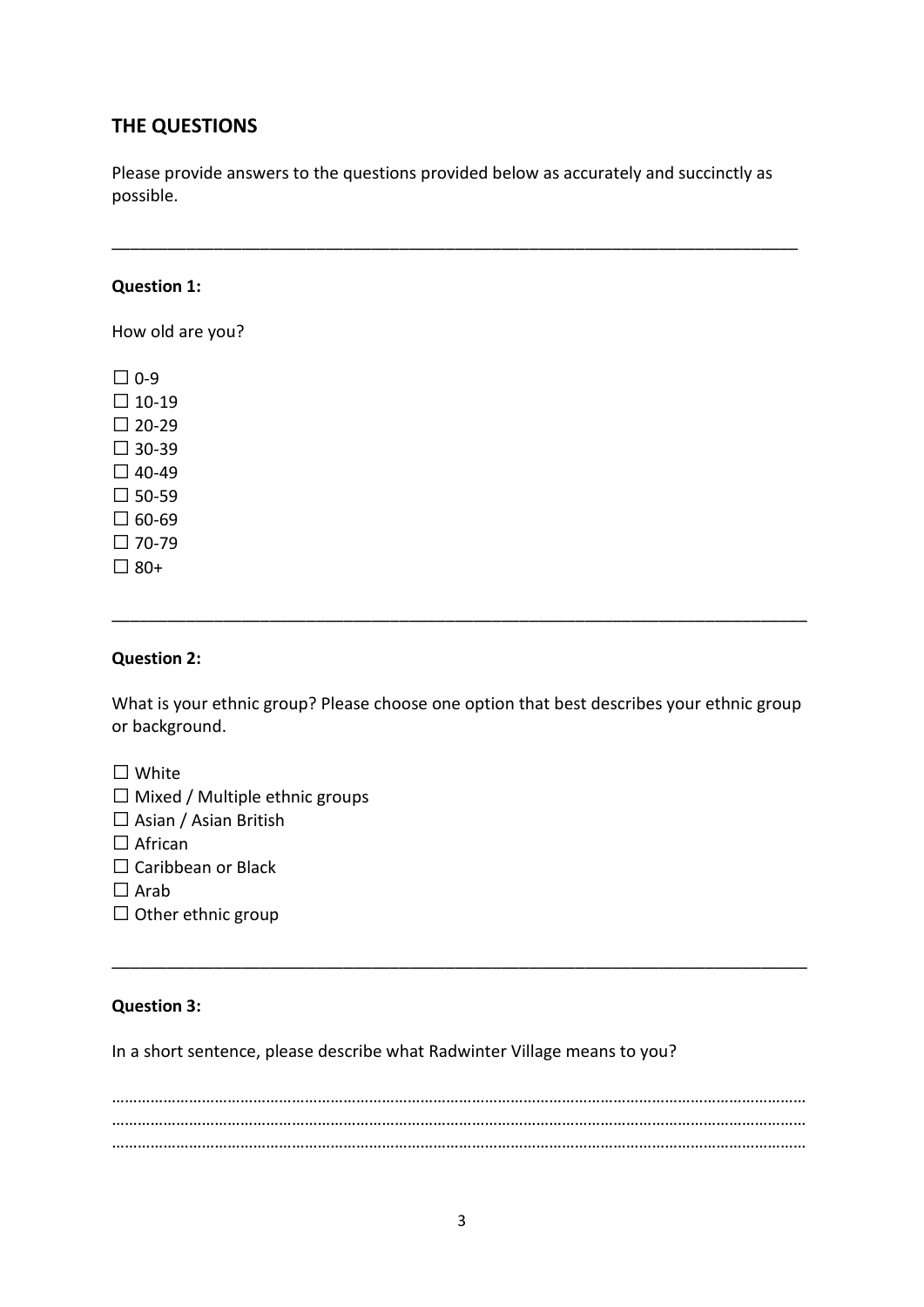### **Question 4:**

Do you think that the Parish area has improved or got worse over the last three years?

 $\Box$  The area has got better  $\Box$  The area has got worse  $\Box$  The area has not changed much  $\square$  Don't know If yes, in what way? If no, in what way? ……………………………………………………………………………………………………………………………………………… ……………………………………………………………………………………………………………………………………………… \_\_\_\_\_\_\_\_\_\_\_\_\_\_\_\_\_\_\_\_\_\_\_\_\_\_\_\_\_\_\_\_\_\_\_\_\_\_\_\_\_\_\_\_\_\_\_\_\_\_\_\_\_\_\_\_\_\_\_\_\_\_\_\_\_\_\_\_\_\_\_\_\_\_\_

#### **Question 5:**

Does any member of your household want or need to move out of the property in the next 5 years to relocate within the Parish?

 $\Box$  Yes

 $\Box$  No

# **Question 6:**

If you answered yes; what type of household member(s) will want or need to move out?

\_\_\_\_\_\_\_\_\_\_\_\_\_\_\_\_\_\_\_\_\_\_\_\_\_\_\_\_\_\_\_\_\_\_\_\_\_\_\_\_\_\_\_\_\_\_\_\_\_\_\_\_\_\_\_\_\_\_\_\_\_\_\_\_\_\_\_\_\_\_\_\_\_

 $\Box$  A single adult  $\square$  An adult couple  $\Box$  A family with children  $\Box$  A single older person  $\square$  An older couple  $\Box$  Other (please specify) ……………………………………………………………………………………………………………………………………………… ………………………………………………………………………………………………………………………………………………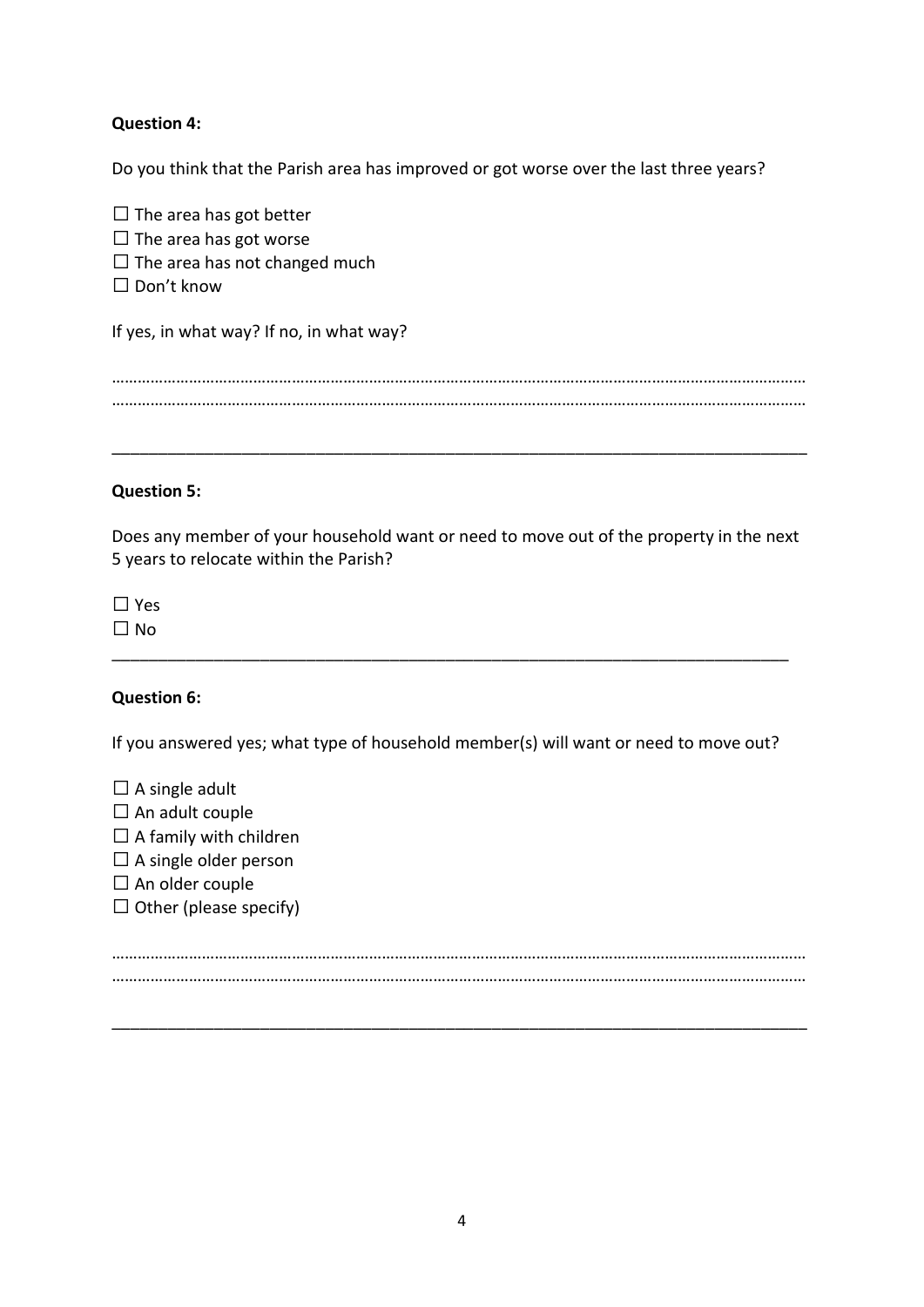## **Question 7:**

If the answer above is yes, why is the current property unsuitable for the household member(s) moving?

Please select all that apply.

| Too big |  |
|---------|--|
|---------|--|

- $\Box$  Too small
- $\Box$  Too expensive
- $\Box$  Too difficult/costly to maintain
- $\square$  Unsuitable for health / mobility requirements
- $\Box$  Want / need to live independently
- $\Box$  Want / need to move for work reasons
- $\Box$  Want / need to move to be closer to family
- $\Box$  Other reasons (please specify)

……………………………………………………………………………………………………………………………………………… ………………………………………………………………………………………………………………………………………………

\_\_\_\_\_\_\_\_\_\_\_\_\_\_\_\_\_\_\_\_\_\_\_\_\_\_\_\_\_\_\_\_\_\_\_\_\_\_\_\_\_\_\_\_\_\_\_\_\_\_\_\_\_\_\_\_\_\_\_\_\_\_\_\_\_\_\_\_\_\_\_\_\_\_

### **Question 8:**

What type of property would be most suitable for the household member(s) planning or needing to move?

- $\Box$  House
- $\square$  Bungalow
- $\Box$  Flat/apartment
- $\square$  Sheltered/retirement housing
- $\square$  Extra care housing
- $\Box$  Other (please specify)

……………………………………………………………………………………………………………………………………………… ………………………………………………………………………………………………………………………………………………

\_\_\_\_\_\_\_\_\_\_\_\_\_\_\_\_\_\_\_\_\_\_\_\_\_\_\_\_\_\_\_\_\_\_\_\_\_\_\_\_\_\_\_\_\_\_\_\_\_\_\_\_\_\_\_\_\_\_\_\_\_\_\_\_\_\_\_\_\_\_\_\_\_\_\_

# **Question 9:**

Looking forward 10 years, what kind of place would you like Radwinter to become?

……………………………………………………………………………………………………………………………………………… ………………………………………………………………………………………………………………………………………………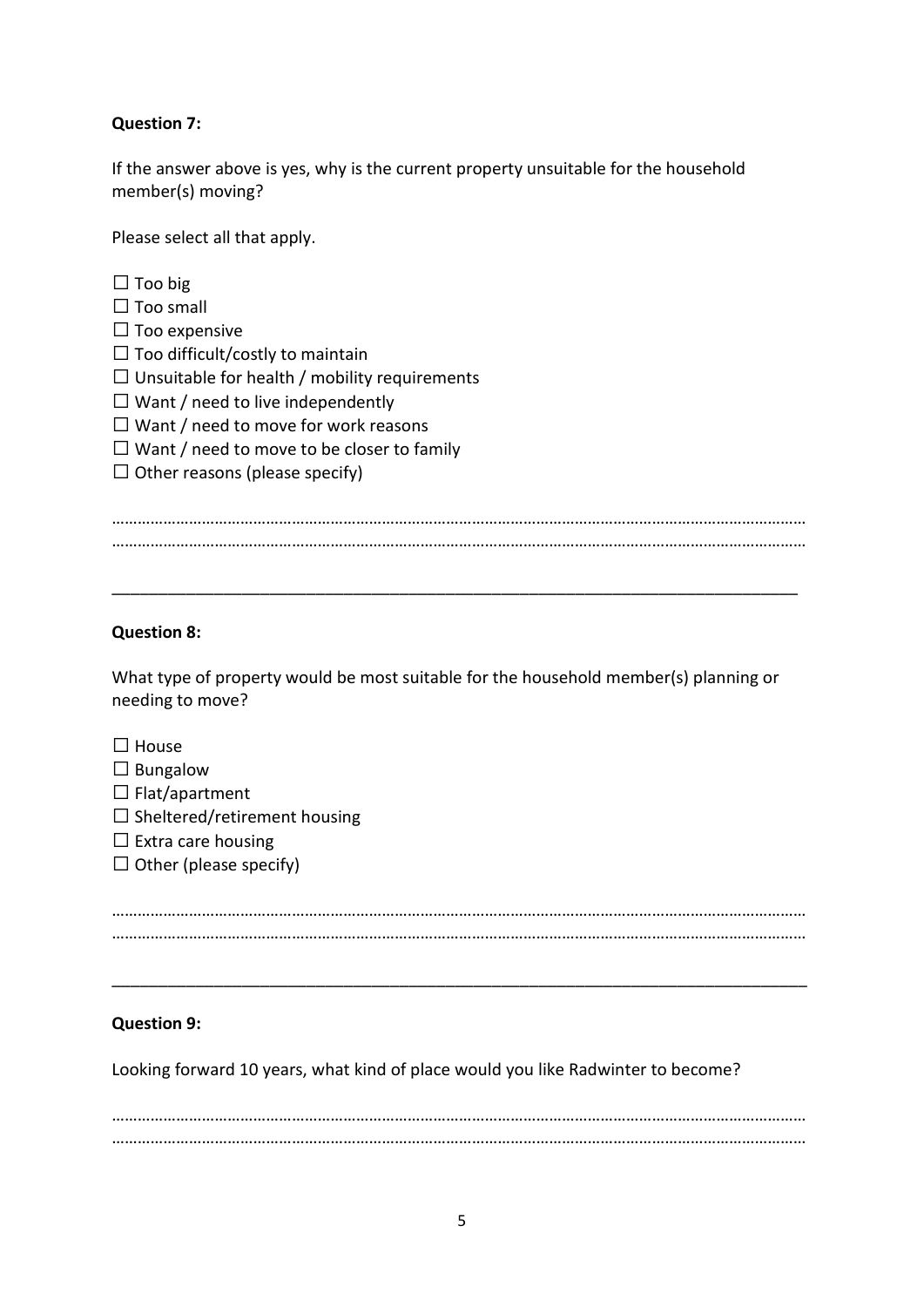## **Question 10:**

What do you think the neighbourhood plan should do to ensure homes are more affordable?

Please tick up to three options only.

Allocate land for more:

 $\square$  Social rented homes

 $\square$  Starter homes

 $\square$  Co-housing or co-op schemes

- $\square$  Shared equity homes
- $\square$  Self-build homes
- $\Box$  None of the above

### **Question 11:**

Should the Neighbourhood Plan allocate land for any of the following business use?

\_\_\_\_\_\_\_\_\_\_\_\_\_\_\_\_\_\_\_\_\_\_\_\_\_\_\_\_\_\_\_\_\_\_\_\_\_\_\_\_\_\_\_\_\_\_\_\_\_\_\_\_\_\_\_\_\_\_\_\_\_\_\_\_\_\_\_\_\_\_\_\_\_\_\_

| $\Box$ Factory                                   |
|--------------------------------------------------|
| $\Box$ Manufacturing units                       |
| $\Box$ Shops and retail                          |
| LL Food and restaurants                          |
| $\Box$ Starter units                             |
| $\Box$ Light industrial units                    |
| $\Box$ Tourism businesses (hotels, camping etc.) |
| L LOffices                                       |
| $\Box$ Don't know                                |
| $\Box$ Other (specify)                           |
| $\Box$ None of the above                         |
|                                                  |
|                                                  |

……………………………………………………………………………………………………………………………………………… ………………………………………………………………………………………………………………………………………………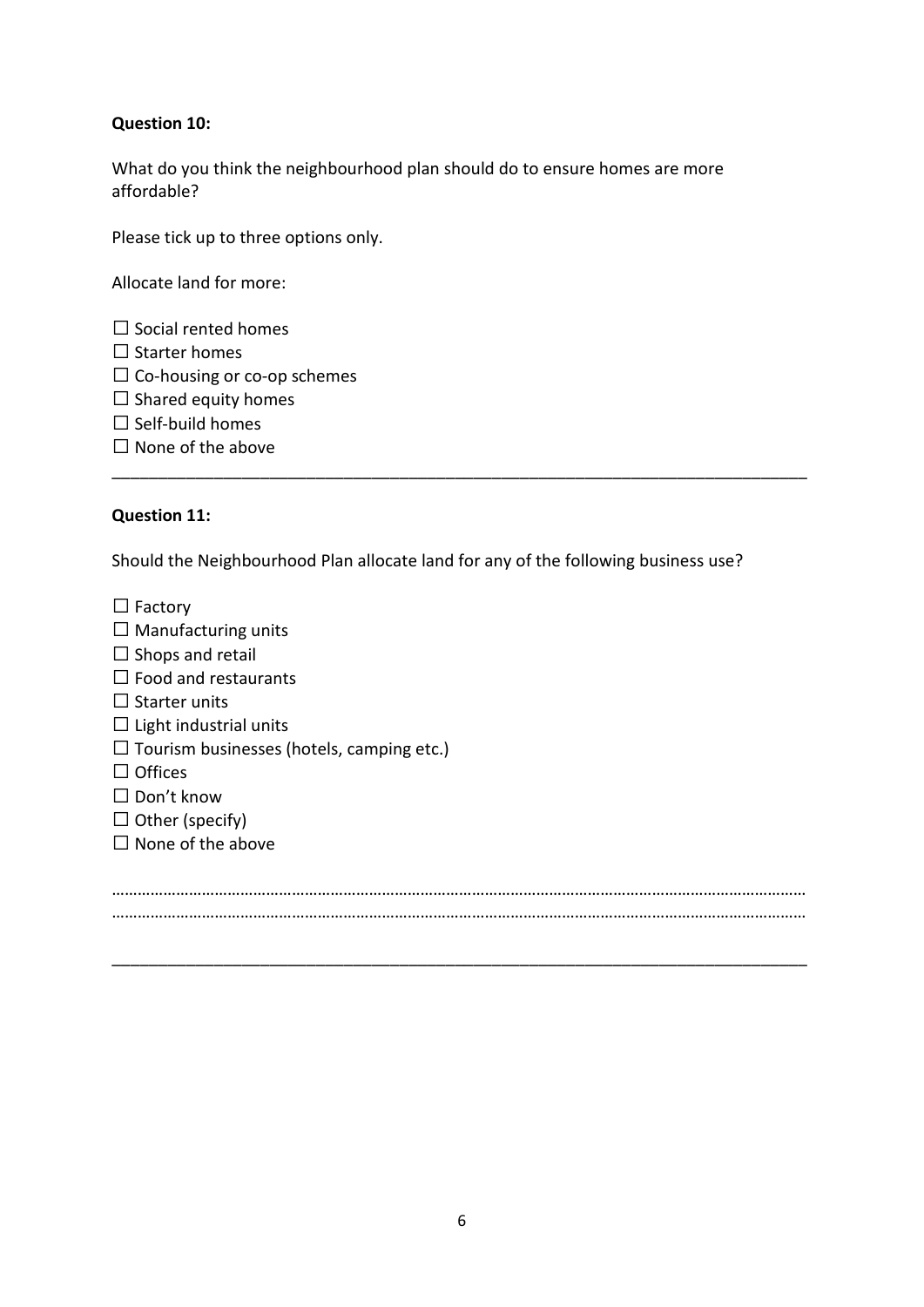### **Question 12:**

To what extent do you agree with the statement:

'The streets and public spaces in the area offer a safe environment?'

 $\square$  Strongly Agree  $\Box$  Agree  $\square$  Disagree  $\Box$  Strongly disagree □ Don't know

#### **Question 13:**

Do you think road safety for pedestrians and cyclists is a problem in Radwinter?

\_\_\_\_\_\_\_\_\_\_\_\_\_\_\_\_\_\_\_\_\_\_\_\_\_\_\_\_\_\_\_\_\_\_\_\_\_\_\_\_\_\_\_\_\_\_\_\_\_\_\_\_\_\_\_\_\_\_\_\_\_\_\_\_\_\_\_\_\_\_\_\_\_\_\_

| $\Box$ Agree      |
|-------------------|
| $\Box$ Disagree   |
| $\Box$ Don't know |

#### **Question 14:**

What should be done to help improve road safety?

Please tell us below:

……………………………………………………………………………………………………………………………………………… ………………………………………………………………………………………………………………………………………………

\_\_\_\_\_\_\_\_\_\_\_\_\_\_\_\_\_\_\_\_\_\_\_\_\_\_\_\_\_\_\_\_\_\_\_\_\_\_\_\_\_\_\_\_\_\_\_\_\_\_\_\_\_\_\_\_\_\_\_\_\_\_\_\_\_\_\_\_\_\_\_\_\_\_\_

\_\_\_\_\_\_\_\_\_\_\_\_\_\_\_\_\_\_\_\_\_\_\_\_\_\_\_\_\_\_\_\_\_\_\_\_\_\_\_\_\_\_\_\_\_\_\_\_\_\_\_\_\_\_\_\_\_\_\_\_\_\_\_\_\_\_\_\_\_\_\_\_\_\_\_

#### **Question 15:**

To what extent do you think traffic congestion is a problem in Radwinter?

| $\Box$ A serious problem     |
|------------------------------|
| $\Box$ Not a serious problem |
| $\Box$ Not a problem at all  |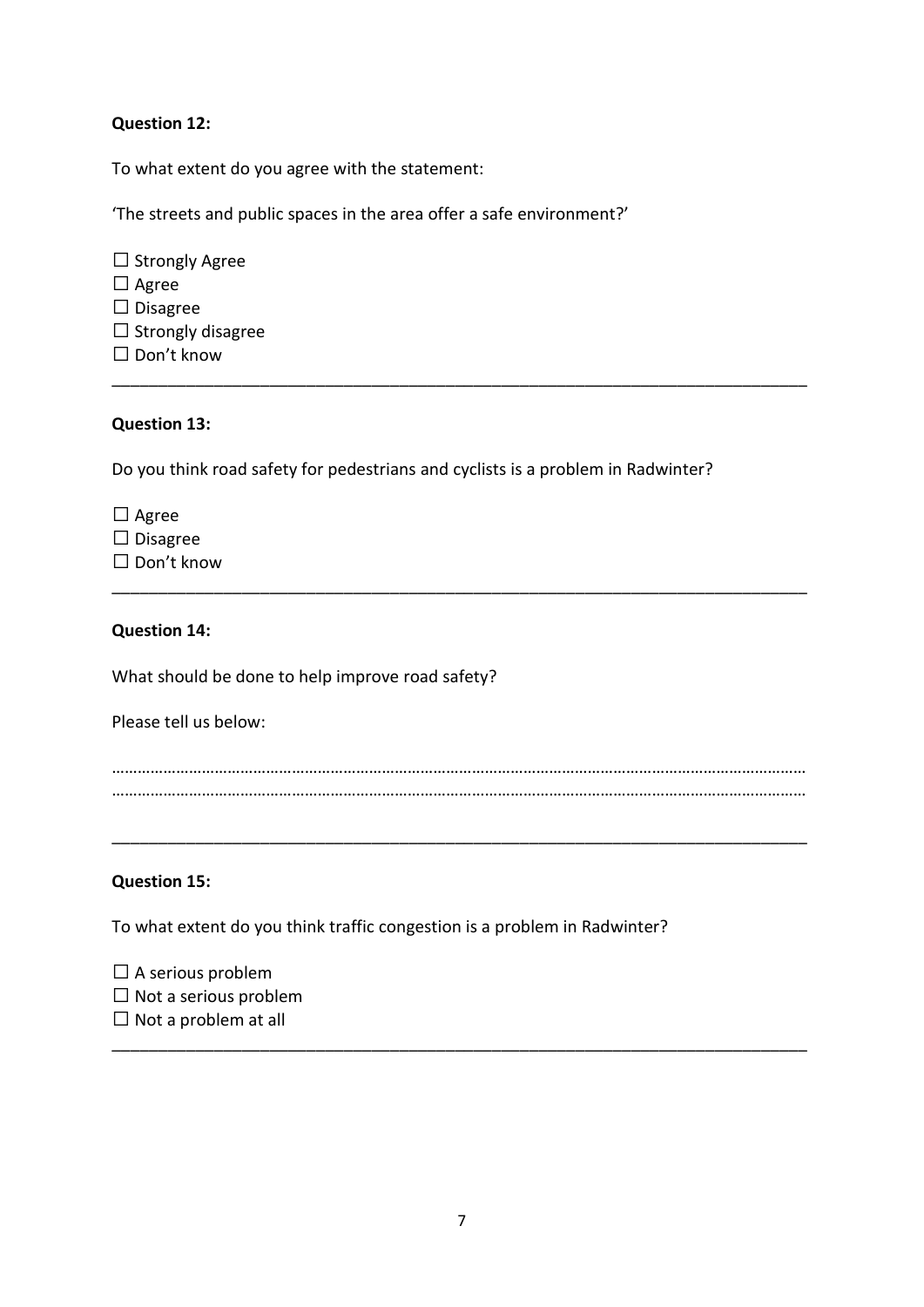### **Question 16:**

What should be done to help improve traffic congestion?

\_\_\_\_\_\_\_\_\_\_\_\_\_\_\_\_\_\_\_\_\_\_\_\_\_\_\_\_\_\_\_\_\_\_\_\_\_\_\_\_\_\_\_\_\_\_\_\_\_\_\_\_\_\_\_\_\_\_\_\_\_\_\_\_\_\_\_\_\_\_\_\_\_\_\_

### **Question 17:**

How satisfied are you with the publicly accessible green spaces in the Radwinter area?

 $\Box$  Satisfied  $\Box$  Neither satisfied nor dissatisfied

 $\square$  Dissatisfied \_\_\_\_\_\_\_\_\_\_\_\_\_\_\_\_\_\_\_\_\_\_\_\_\_\_\_\_\_\_\_\_\_\_\_\_\_\_\_\_\_\_\_\_\_\_\_\_\_\_\_\_\_\_\_\_\_\_\_\_\_\_\_\_\_\_\_\_\_\_\_\_\_\_\_

#### **Question 18:**

Generally, how satisfied are you with the local services and amenities in your local area?

 $\square$  Satisfied

- $\square$  Neither satisfied nor dissatisfied
- $\Box$  Dissatisfied

### **Question 19:**

In your opinion, for which of the following types of community facility do you think there is the greatest need for in the neighbourhood plan area (please rank your choice from 1-6 in order of priority, 1 being the facility for which there is the greatest need.

\_\_\_\_\_\_\_\_\_\_\_\_\_\_\_\_\_\_\_\_\_\_\_\_\_\_\_\_\_\_\_\_\_\_\_\_\_\_\_\_\_\_\_\_\_\_\_\_\_\_\_\_\_\_\_\_\_\_\_\_\_\_\_\_\_\_\_\_\_\_\_\_\_\_\_

| $\Box$ Community centres |  |
|--------------------------|--|
|--------------------------|--|

- $\Box$  Places of worship
- $\square$  Sports facilities
- $\Box$  GP surgeries
- $\Box$  Schools
- $\square$  Open spaces
- $\Box$  Other (please state)

……………………………………………………………………………………………………………………………………………… ………………………………………………………………………………………………………………………………………………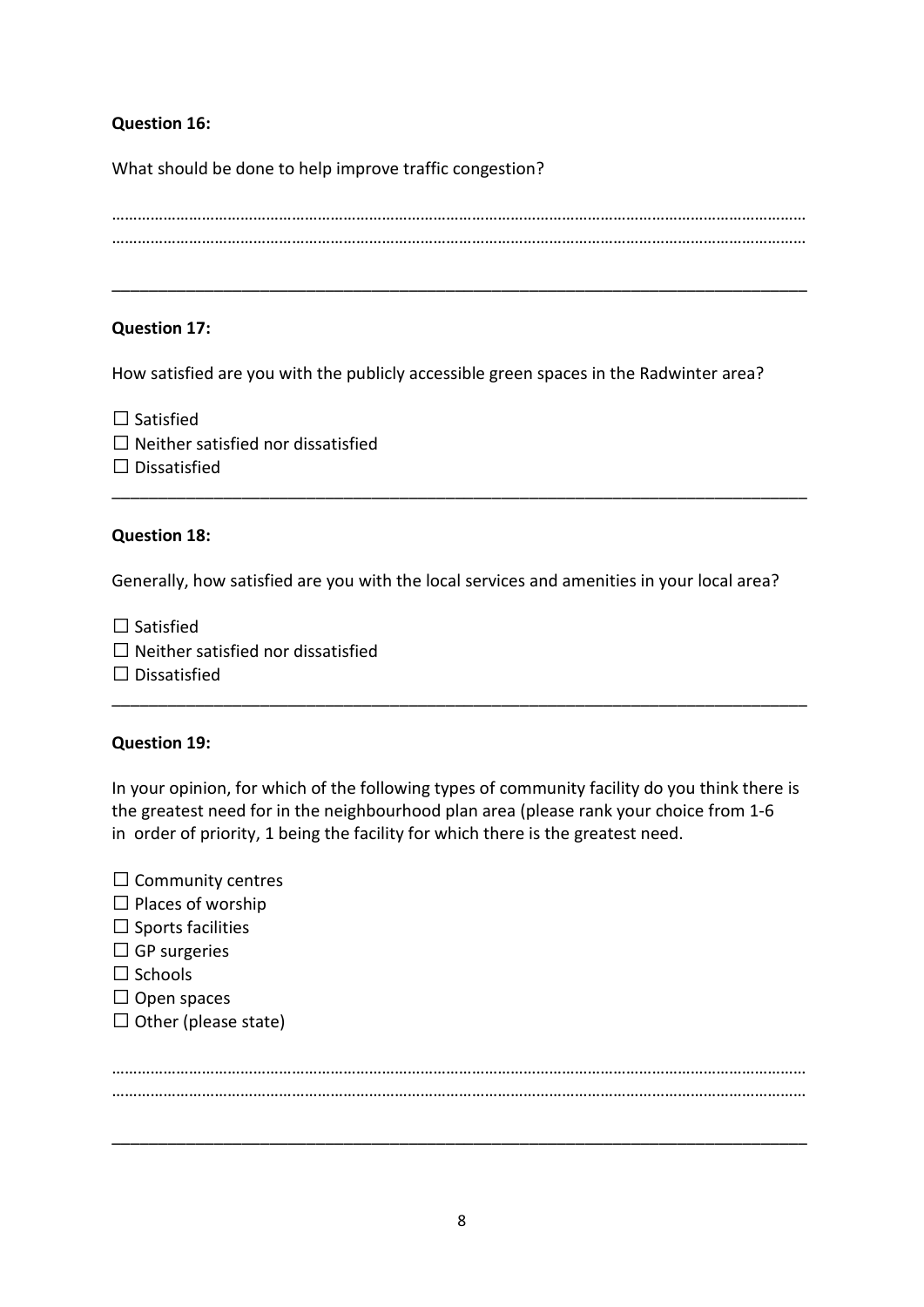# **Question 20:**

How important is protecting the environment and enhancing the biodiversity of the Radwinter Neighbourhood Plan Area?

| $\Box$ Urgent         |
|-----------------------|
| $\Box$ Very Important |
| $\Box$ Important      |
| $\Box$ Not Important  |

Please explain your answer and provide any suggestions or initiatives that you are currently involved with or would like to take place in Radwinter:

……………………………………………………………………………………………………………………………………………… ………………………………………………………………………………………………………………………………………………

### **Question 21:**

Would you like further areas protected for wildlife, biodiversity, the natural landscape or any other environmental (including historical) reason?

 $\Box$  Yes  $\Box$  No

Please explain your answer and provide any suggestions:

\_\_\_\_\_\_\_\_\_\_\_\_\_\_\_\_\_\_\_\_\_\_\_\_\_\_\_\_\_\_\_\_\_\_\_\_\_\_\_\_\_\_\_\_\_\_\_\_\_\_\_\_\_\_\_\_\_\_\_\_\_\_\_\_\_\_\_\_\_\_\_\_\_\_\_

# **Question 22:**

How important is protecting the Radwinter and North Essex traditional design when building or restoring new homes:

| $\Box$ Very Important |
|-----------------------|
| $\Box$ Important      |
| $\Box$ Neutral        |
| $\Box$ Not Important  |

Please explained your reasons:

……………………………………………………………………………………………………………………………………………… ………………………………………………………………………………………………………………………………………………